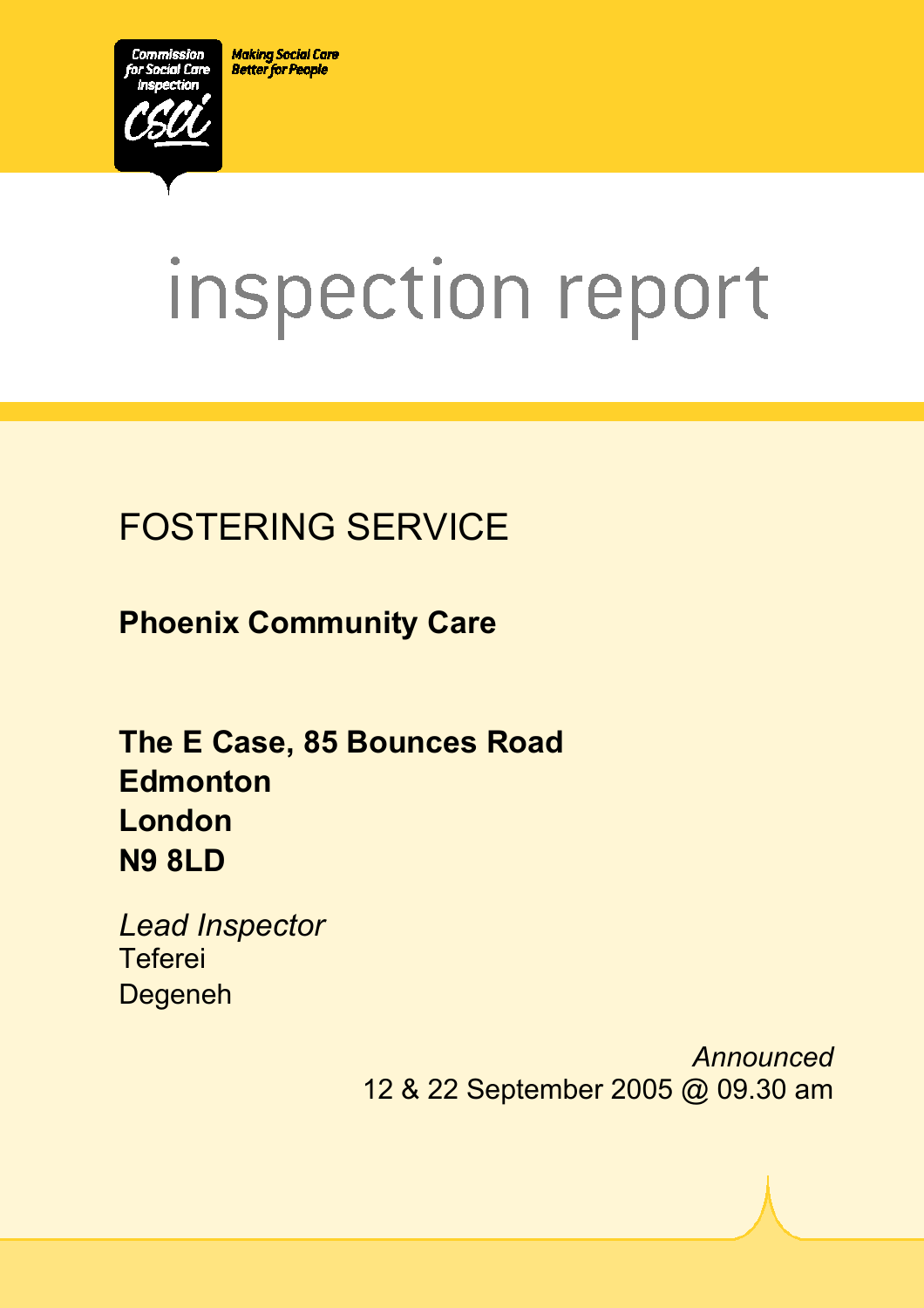The Commission for Social Care Inspection aims to:

- Put the people who use social care first
- Improve services and stamp out bad practice
- Be an expert voice on social care
- Practise what we preach in our own organisation

| <b>Reader Information</b> |                                                                                                                                                                                                              |  |  |
|---------------------------|--------------------------------------------------------------------------------------------------------------------------------------------------------------------------------------------------------------|--|--|
| Document Purpose          | <b>Inspection Report</b>                                                                                                                                                                                     |  |  |
| Author                    | <b>CSCI</b>                                                                                                                                                                                                  |  |  |
| Audience                  | <b>General Public</b>                                                                                                                                                                                        |  |  |
| Further copies from       | 0870 240 7535 (telephone order line)                                                                                                                                                                         |  |  |
| Copyright                 | This report is copyright Commission for Social<br>Care Inspection (CSCI) and may only be used<br>in its entirety. Extracts may not be used or<br>reproduced without the express permission of<br><b>CSCI</b> |  |  |
| Internet address          | www.csci.org.uk                                                                                                                                                                                              |  |  |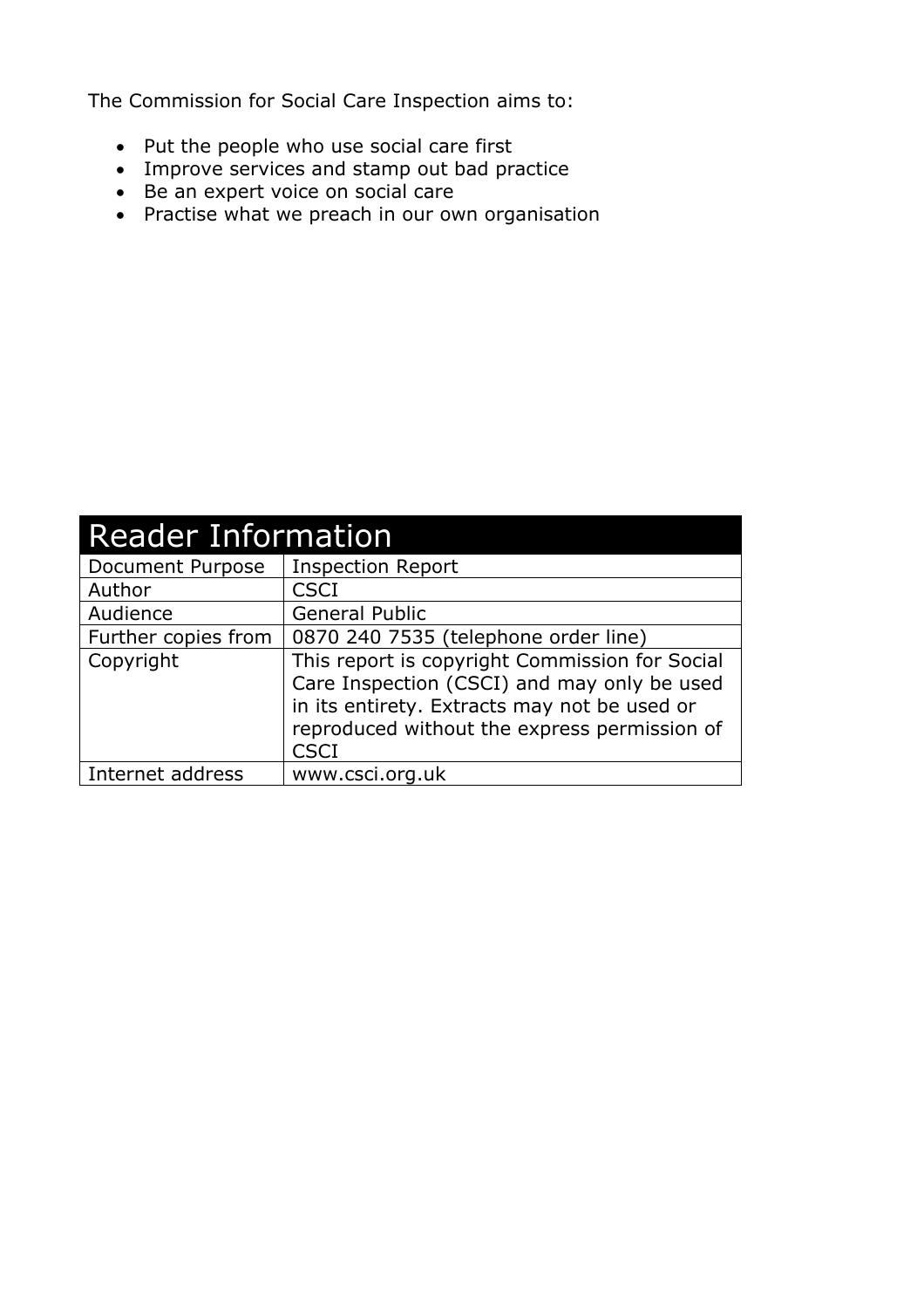This is a report of an inspection to assess whether services are meeting the needs of people who use them. The legal basis for conducting inspections is the Care Standards Act 2000 and the relevant National Minimum Standards for this establishment are those for *Fostering Services.* They can be found at www.dh.gov.uk or obtained from The Stationery Office (TSO) PO Box 29, St Crispins, Duke Street, Norwich, NR3 1GN. Tel: 0870 600 5522. Online ordering: www.tso.co.uk/bookshop

*Every Child Matters,* outlined the government's vision for children's services and formed the basis of the Children Act 2004. It provides a framework for inspection so that children's services should be judged on their contribution to the outcomes considered essential to wellbeing in childhood and later life. Those outcomes are:

- Being healthy
- Staying safe
- Enjoying and achieving
- Making a contribution; and
- Achieving economic wellbeing.

In response, the Commission for Social Care Inspection has re-ordered the national minimum standards for children's services under the five outcomes, for reporting purposes. A further section has been created under 'Management' to cover those issues that will potentially impact on all the outcomes above.

Copies of *Every Child Matters* and *The Children Act 2004* are available from The Stationery Office as above

This report is a public document. Extracts may not be used or reproduced without the prior permission of the Commission for Social Care Inspection.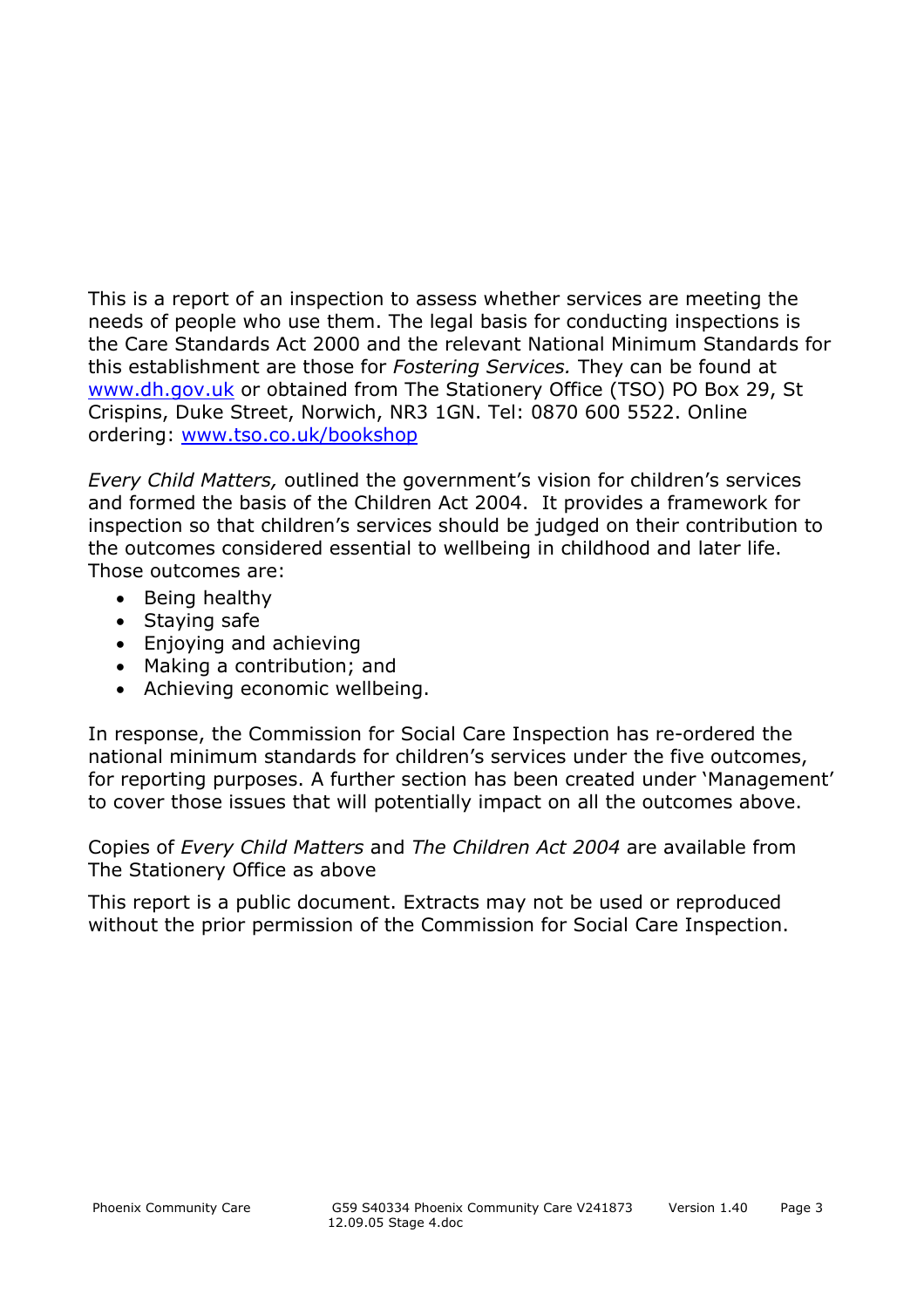# **SERVICE INFORMATION**

| <b>Name of service</b>                                              | <b>Phoenix Community Care</b>                           |
|---------------------------------------------------------------------|---------------------------------------------------------|
| <b>Address</b>                                                      | The E Base, 85 Bounces Road, Edmonton,<br>London N9 8LD |
| <b>Telephone number</b>                                             | 020 8887 6888                                           |
| <b>Fax number</b>                                                   | 020 8807 8795                                           |
| <b>Email address</b>                                                | fca@phoenixcommunity.co.uk                              |
| <b>Name of registered</b><br>provider(s)/company<br>(if applicable) | <b>Adrian Hawkes</b>                                    |
| <b>Name of registered</b><br>manager (if applicable)                | <b>Pauline Hawkes</b>                                   |
| <b>Type of registration</b>                                         | <b>IFA Fostering Agency</b>                             |
| No. of places registered<br>(if applicable)                         | 0                                                       |
| Category(ies) of<br>registration, with number<br>of places          | <b>IFA</b>                                              |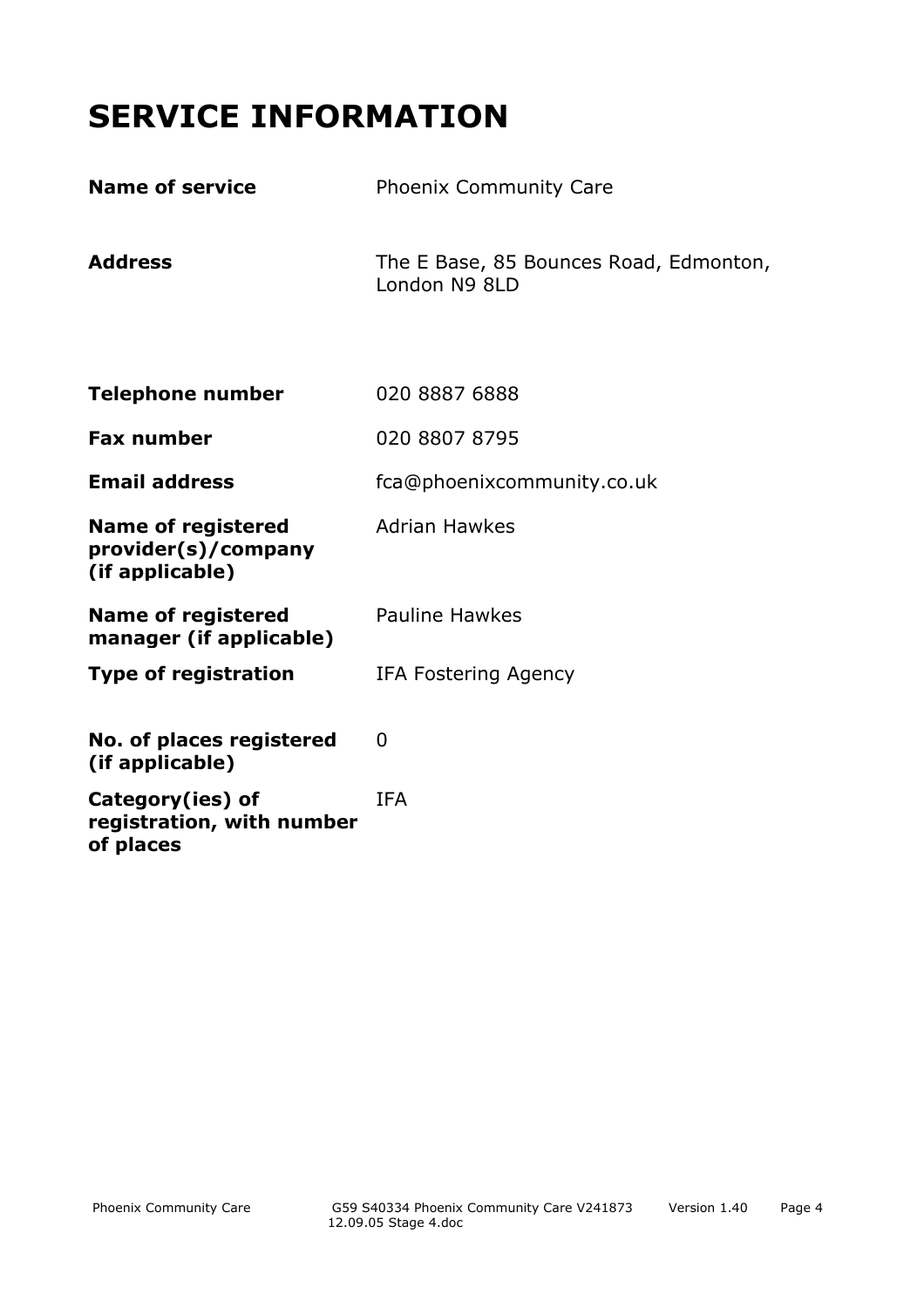# **SERVICE INFORMATION**

**Conditions of registration:**  None

#### **Date of last inspection** 31 January 2005

#### **Brief Description of the Service:**

Phoenix Community Care is an independent fostereing agency registered by the Commission for Social Care Inspection in 2004. The agency states its priority as being to place "children who have come to this country seeking asylum and who are under 15". The agency is owned and managed Adrian and Pauline Hawkes, husband and wife. The office is located in Edmonton, on a main road and can be reached by British rail or London buses. There is a well furnished office where training and meetings can take place. The agency has currently four registered foster carers. Besides being a foster agency, PCC is involved in the provision of support to young persons living in the community with support. This part of the service is not registered by CSI but is run through an arrangement between PCC and placing authorities. From discussions it was understood that the registered providers have other business interests such as NVQ training and full time education for children of different ages. The web address of the agency is www.phoenixcommunity.org.uk.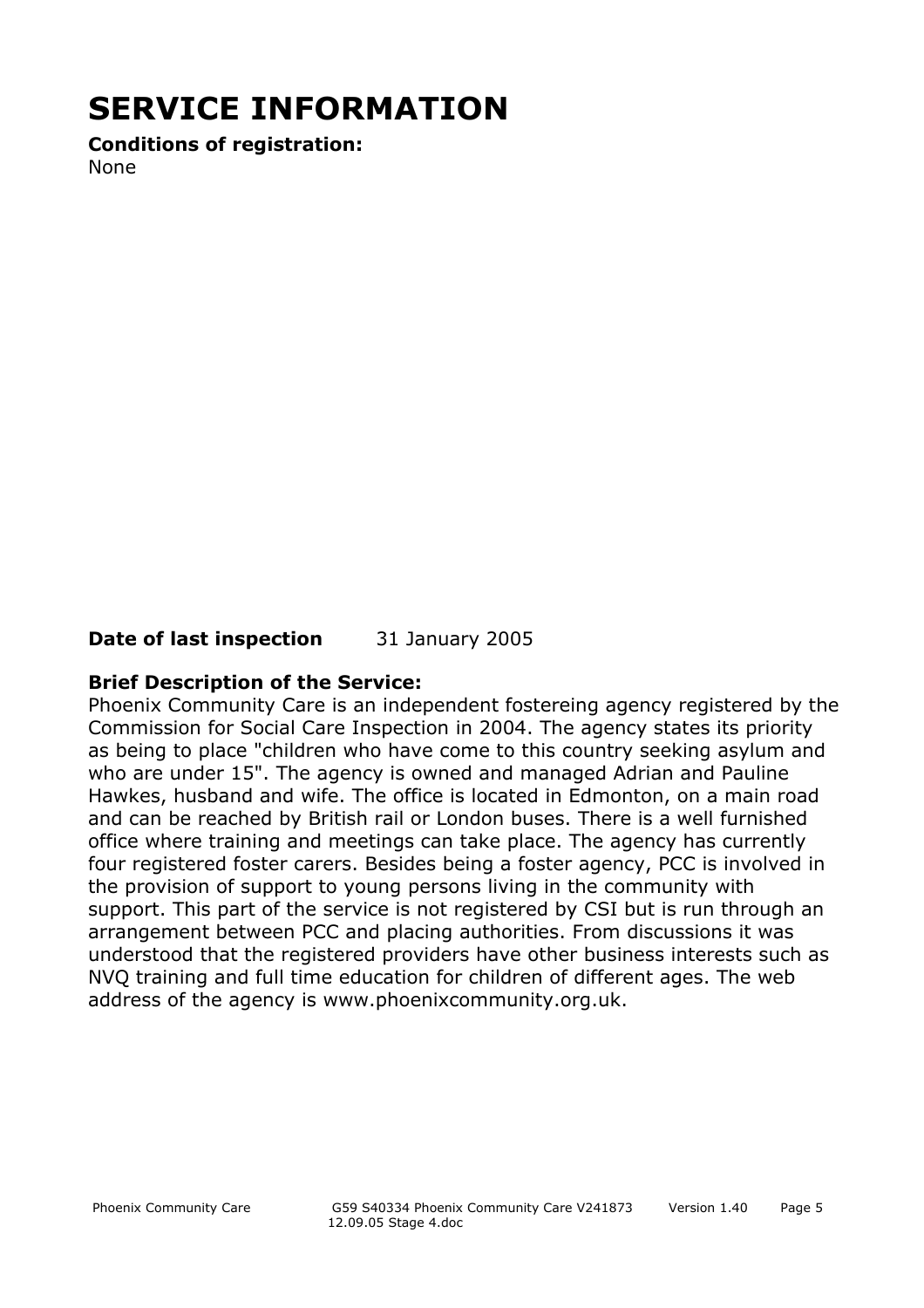# **SUMMARY**

This is an overview of what the inspector found during the inspection.

This inspection took place on  $12<sup>th</sup>$  September 2005 between 9:30am and 6:30pm. As part of the inspection process a number of documents have been received and examined before the inspection. These documents include the policies and procedures of the agency and completed questionnaires by foster carers, a representative and a child. Staff files, panel-meeting minutes, a child's file and files of foster carers were assessed on the day of the inspection. Discussions were held with the registered manager and the provider, who were present throughout the inspection. Two members of staff were spoken to individually. Through a guided tour of the premises the offices and the facilities were inspected.

Finally, a foster carers' home, where one child was placed, was visited. Both foster carers and the child were spoken to at the home.

The inspector was not able to observe the panel meeting nor was able to speak to the chair of the panel. Unsuccessful efforts were made to contact the chair of the panel by the telephone before drafting this report.

#### **What the service does well:**

Clear policies and procedures which ensure the safety and well-being of children are in place. There is adequate number of staff with appropriate skills and training to meet the needs of children. The agency has close working relationships with placing authorities. The selection of the foster carers and the matching criteria are designed to ensure that children's needs in respect of ethnic background are respected. Staff and foster carers are provided with support and supervision, which enable them to accomplish their duties. Foster carers are paid their allowances on time. The office premises are suitable for meetings, training and storing files securely.

#### **What has improved since the last inspection?**

The registered person has reviewed the Children's Guide and has provided a copy to foster carers and a child.

#### **What they could do better:**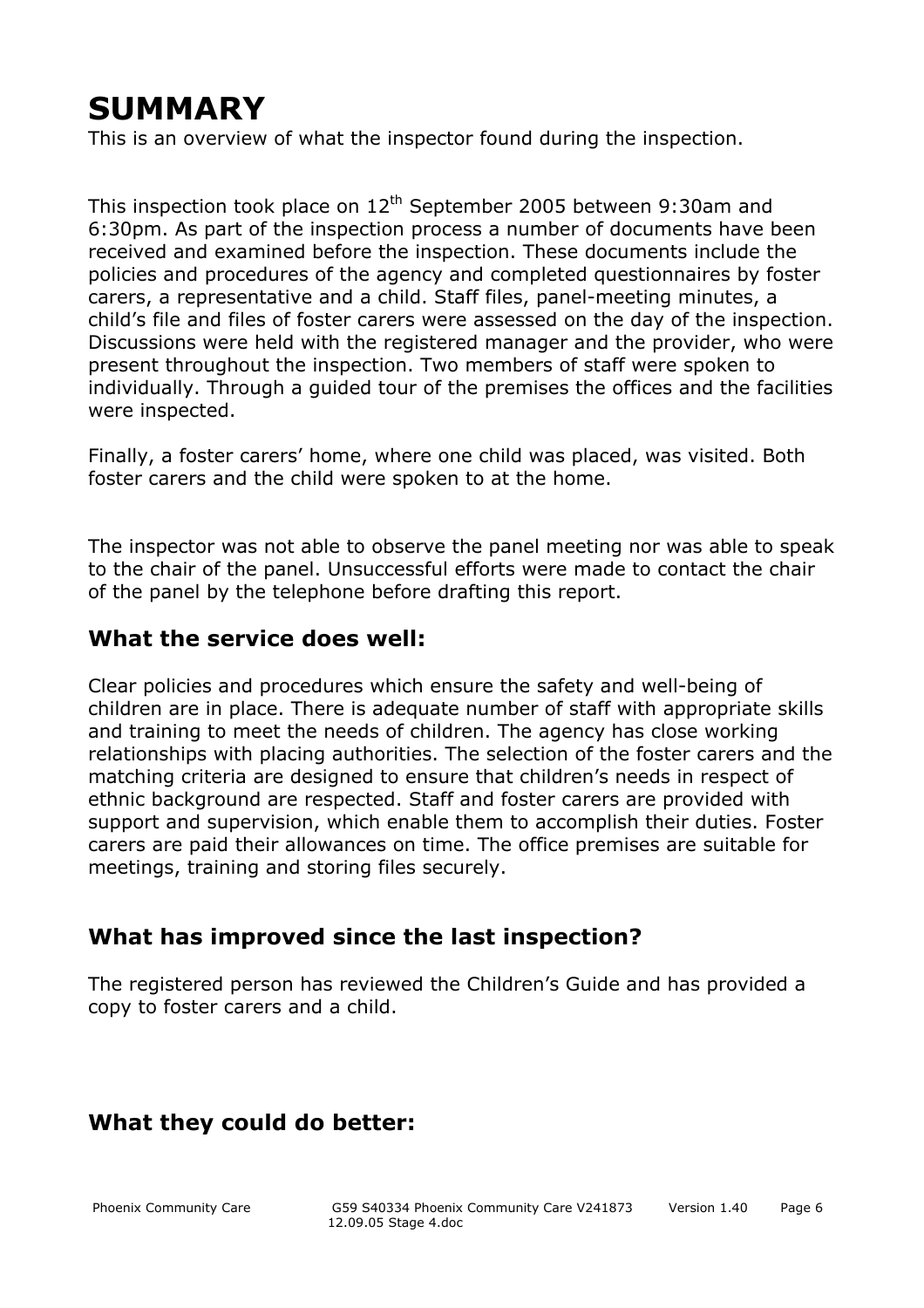The registered person must obtain two written references before a new member of staff starts work with the agency. One of the references must be from a previous employer, if there is any.

Please contact the provider for advice of actions taken in response to this inspection.

The report of this inspection is available from enquiries@csci.gsi.gov.uk or by contacting your local CSCI office.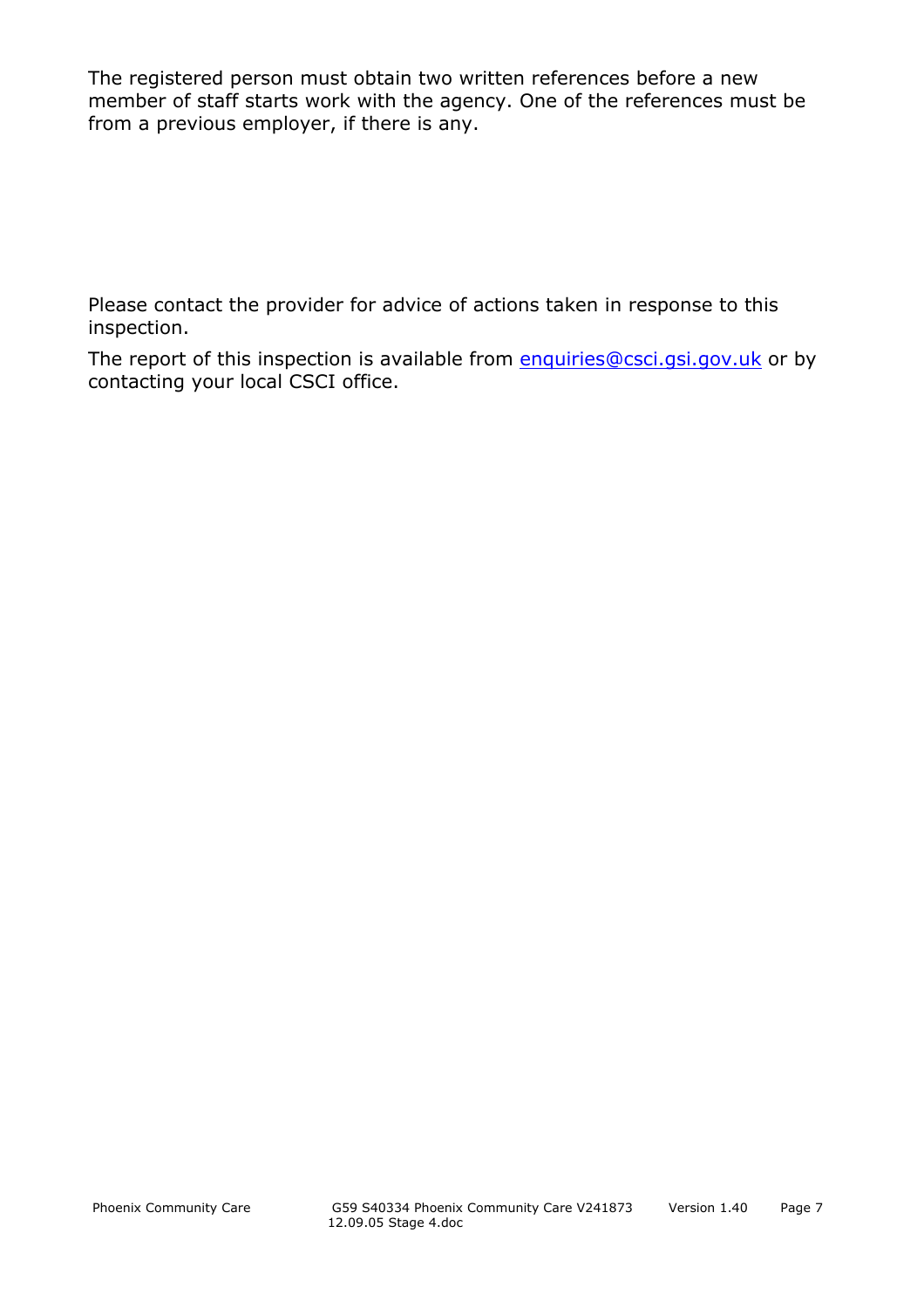# **DETAILS OF INSPECTOR FINDINGS**

## **CONTENTS**

| Being Healthy                                           |
|---------------------------------------------------------|
| <b>Staying Safe</b>                                     |
| Enjoying and Achieving                                  |
| Making a Positive Contribution                          |
| Achieving Economic Wellbeing                            |
| Management                                              |
| Scoring of Standards                                    |
| Statutory Requirements Identified During the Inspection |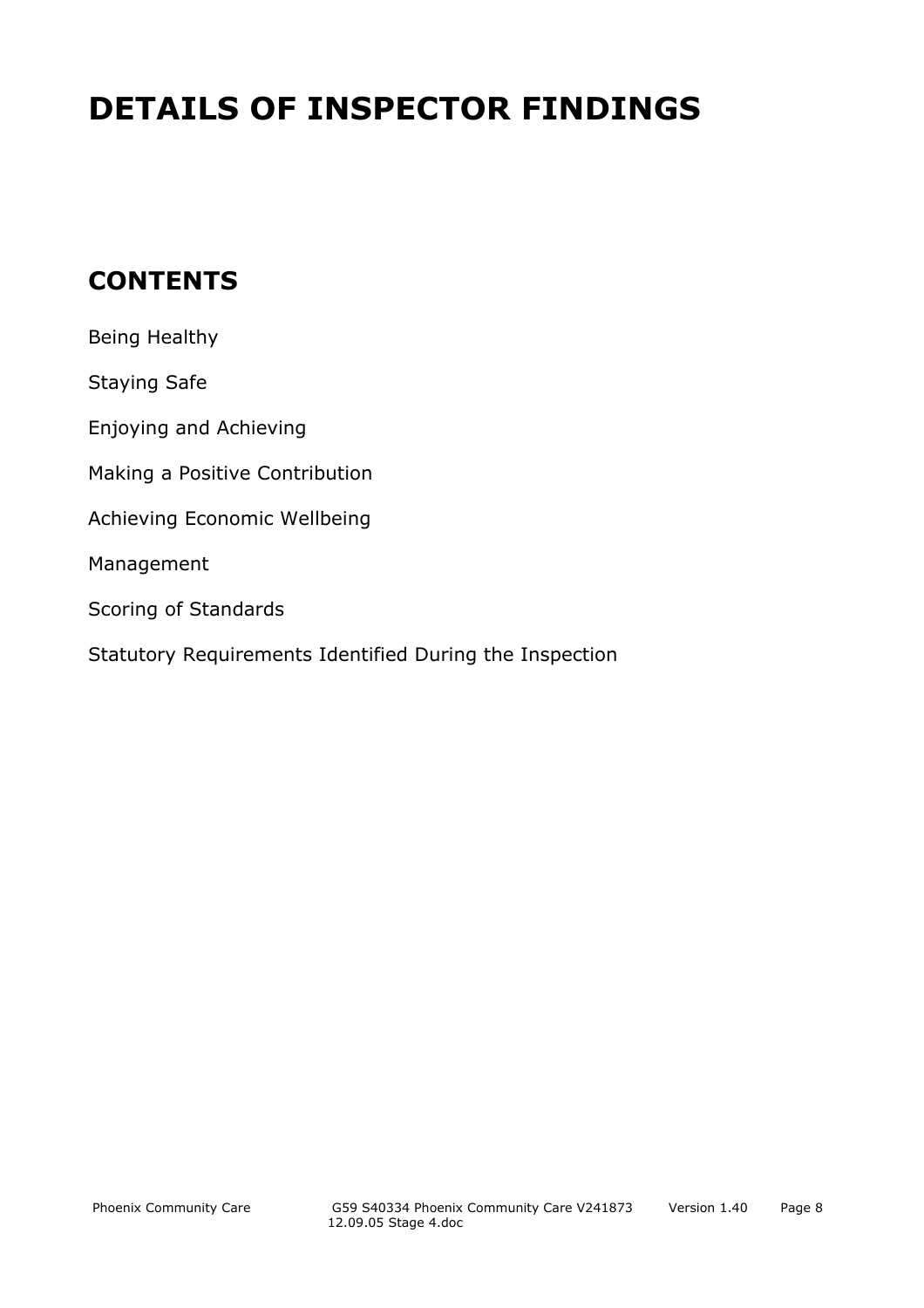## **Being Healthy**

#### **The intended outcomes these Standards are:**

• The fostering service promotes the health and development of children.(NMS 12)

#### **The Commission considers Standard 12 the key standard to be inspected at least once during a 12 month period.**

#### **JUDGEMENT – we looked at outcomes for standard(s) 12**

The fostering agency and the foster carers have satisfactory systems and understanding of meeting the health needs of children.

#### **EVIDENCE:**

The agency's statement of purpose and foster carer agreement have information on the health care needs of children. These documents require foster carers to ensure that each child placed with them has access to:

- Registration with a general practitioner and health appointments as required
- Regular dental and optical appointments
- Appropriate health care that embraces diet and personal hygiene
- Appropriate information about health that encourages children to look after themselves.

It was evident from the files of one child that health information has been made available to the foster carers. Discussions with the foster carers visited showed that they have attended training provided by the agency and that they have good liaison with health care professionals to meet the needs of the child placed with them. One of the foster carers visited said they are employed as a health professional and are aware of the health requirements of the child.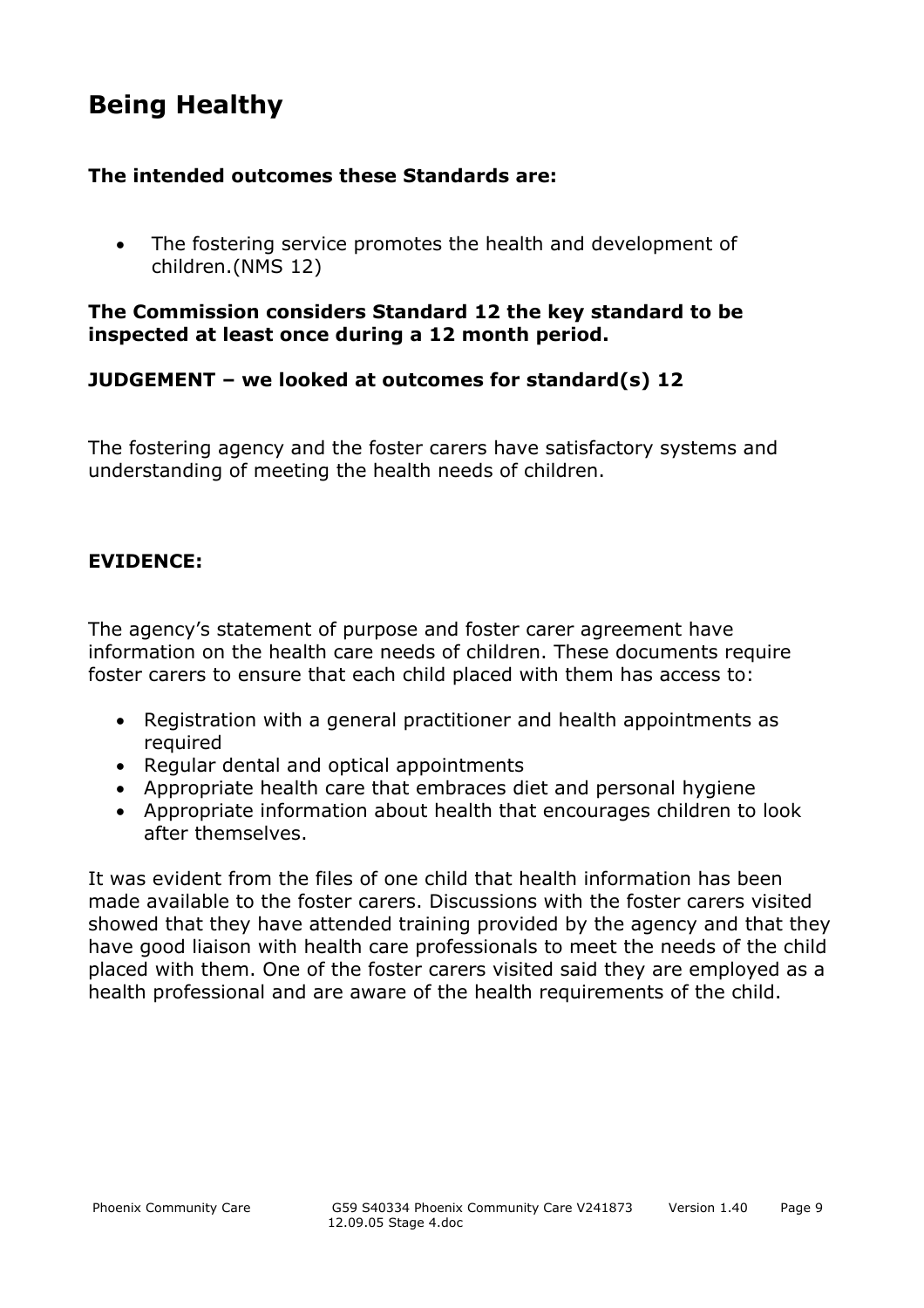# **Staying Safe**

#### **The intended outcomes these Standards are:**

- Any persons carrying on or managing the service are suitable. (NMS 3)
- The fostering service provides suitable foster carers.(NMS 6)
- The service matches children to carers appropriately.(NMS 8)
- The fostering service protects each child or young person from abuse and neglect.(NMS 9)
- The people who work in or for the fostering service are suitable to work with children and young people.(NMS 15)
- Fostering panels are organised efficiently and effectively.(NMS 30)

#### **The Commission considers Standards 3, 6, 8, 9, and 15 the key standards to be inspected at least once during a 12 month period.**

#### **JUDGEMENT – we looked at outcomes for standard(s) 3, 6, 8, 9, and 15**

The agency is lenient in implementing its policies and procedures of staff recruitment in respect of vetting the references of new staff. This can potentially put children at risk.

The selection process of foster carers has enabled the agency to place children in comfortable homes where their needs can be met. The agency works well with the placing authorities to match children with foster carers. This includes taking into account of individual circumstances of each child.

Thee agency's policies and procedures on abuse are detailed and clear and children feel safe and protected from abuse.

#### **EVIDENCE:**

Records examined showed that CRB checks have been carried out for all staff, foster carers and panel members. It was also evident from staff records that two written references have been taken except for one member of staff for whom the agency is yet to receive a reference from a previous employer. Currently the agency has one child placed with foster carers. A feedback card completed by the child and an observation of the foster carers' home indicated that the home is comfortable and the child has a bedroom of their own. Discussions with the foster carers and the staff and examination of documents revealed that the agency provided a key worker who acted as a mentor and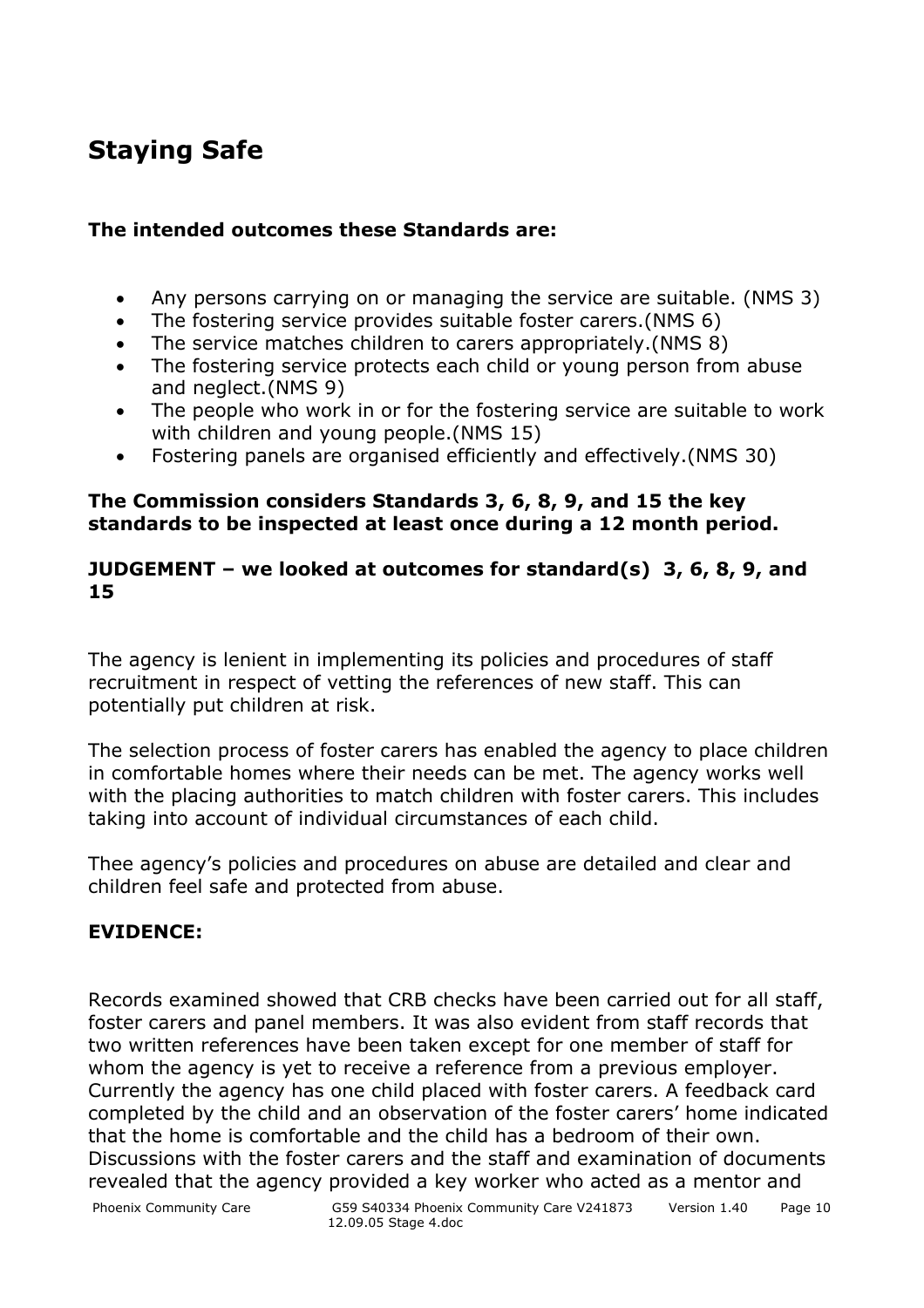often escorted the child to schools and football games. The agency's training programme and the policies and procedures demonstrate the agency's commitment to safeguarding and protecting children from abuse. It was clear that the agency matches children on the bases of specific criteria and on the bases of consultations with local authorities. It was noted during discussions with the registered person that the local authorities have known the foster carers with whom a child was placed and it was with the full agreement and recommendation of all involved that the placement decision was made. Even though the child is not from the same racial background as the foster carers, it was evident from discussions that efforts have been made to meet the child's cultural, linguistic, religious and dietary needs. The foster carers said they have taken the child to their preferred places of worship and they have taken them to restaurants, which provide appropriate cultural food. The child is also involved in choosing food items to be purchased and cooked for the family. Besides buying a phrase book in order to study and to communicate with the child in their language, the foster carers confirmed that a previous foster child who has lived with them is from the same racial background as the child and has agreed to visit them and befriend the child.

The agency has a policy on bullying and the foster carers spoken to confirmed that they have been given a copy of this policy. The agency's foster care agreement has a statement which requires carers not to administer corporal punishment to any child placed with them. The agency's foster carer agreement advises carers to consult supervising social workers and attend training programmes offered by the agency regarding management of unacceptable behaviour. As stated above, all staff have clear CRB checks and except one staff all have two written references. There is a recruitment policy and new staff are selected through interviews carried out by the registered person and senior staff members. Two social workers have appropriate qualifications and one member is currently undergoing training to obtain a social work qualification. From records and discussions it was obvious that unqualified staff are supervised by appropriately qualified staff. Two staff members spoken to demonstrated their good understanding of the Children Act and relevant current policies and procedures.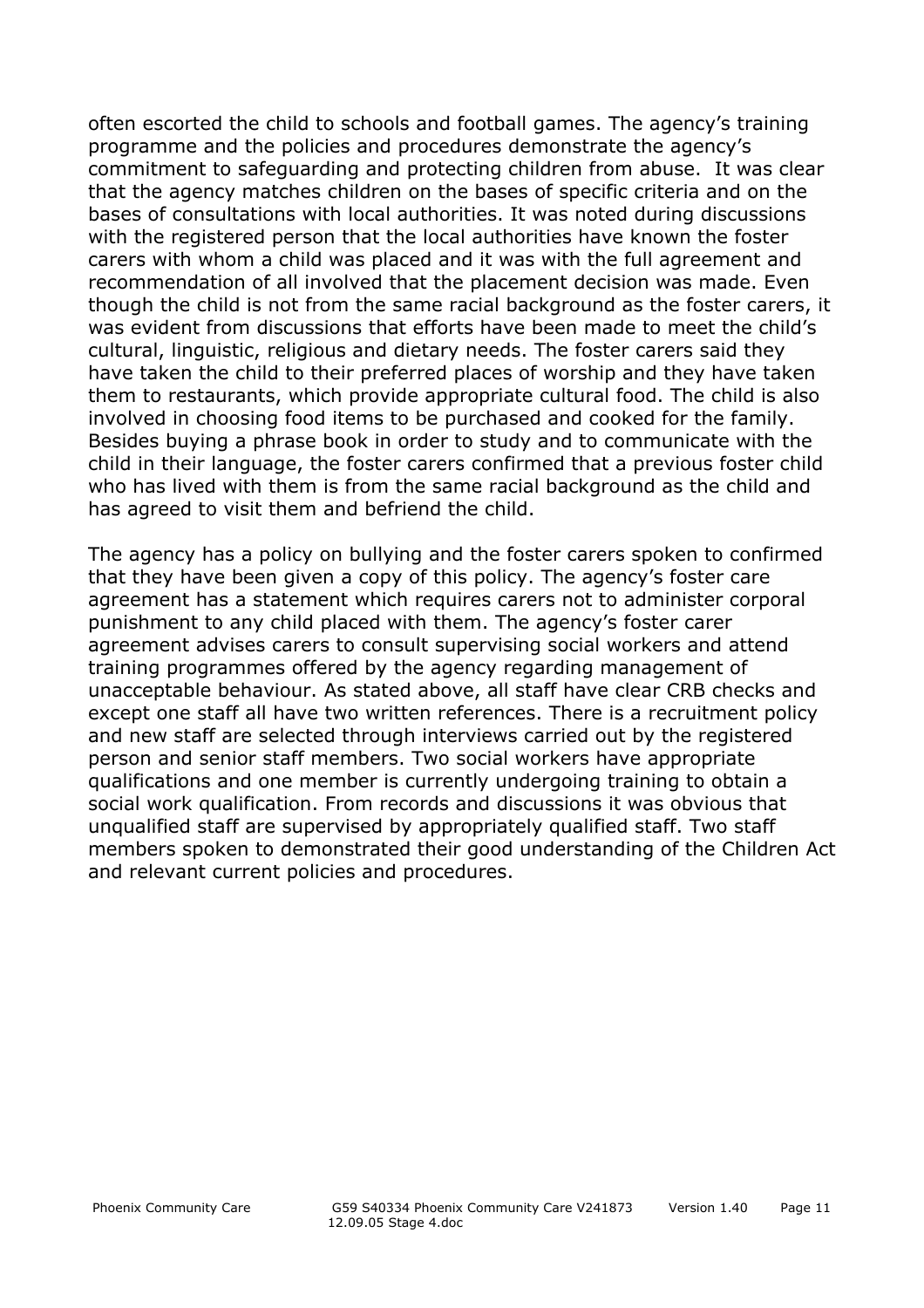# **Enjoying and Achieving**

#### **The intended outcomes these Standards are:**

- The fostering service values diversity.(NMS 7)
- The fostering service promotes educational achievement.(NMS 13)
- When foster care is provided as a short-term break for a child, the arrangements recognise that the parents remain the main carers for the child.(NMS 31)

#### **The Commission considers Standards 7, 13, and 31 the key standards to be inspected at least once during a 12 month period.**

#### **JUDGEMENT – we looked at outcomes for standard(s) 7, 13, and 31**

The procedures and the policies of the agency recognise diversity and expect foster carers to promote and value the children's needs in relation to their ethnic background. The children's educational needs are met by the support and guidance the foster carers receive from the agency. The procedures for respite service are adequate to ensure that children are placed with appropriately approved carers when and if a respite care is needed.

#### **EVIDENCE:**

From discussions and examination of the records it was clear that the foster carers approved by the agency are from different racial origins. The current placement of a child has been based on previous experience of the foster carers rather than on ethnic, cultural or linguistic background. Discussions with the registered person revealed that the policy of the agency is to match children with foster carers according to culture, gender, age and religion where possible. The agency has provided an interpreter in order to help communication between a child and foster carers and other care professionals. In addition to the regular visit of the home by a supervising social worker, a key worker has been allocated to contact the child and to take them to places of hobbies. There is written evidence to show that the agency's social workers and key workers keep the child's social worker informed of all developments they record after their contact with the child.

An observation of the home and discussions with foster carers indicated that a child is supported and encouraged to complete homework. It was evident from discussions that the foster carers have made an appointment with a school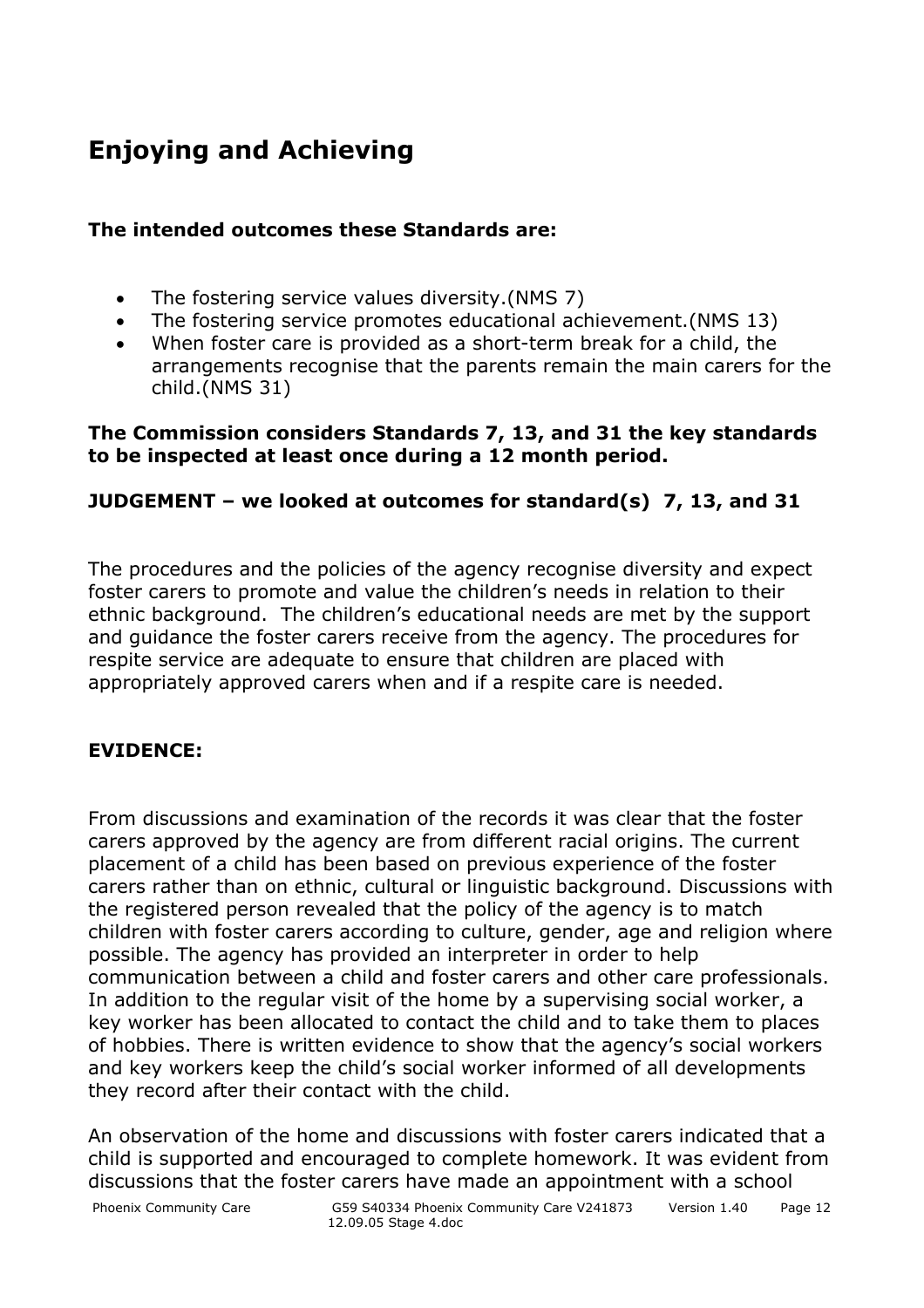seek additional tuition where necessary to help a child catch up and enjoy their education. From records it was clear that the fostering agency provided escorting as part of supporting the carers.

The registered person said existing approved foster carers who have no children placed with them are willing to provide a respite care when and if needed. However, the agency has also a plan to recruit respite foster carers. As there is only one child placed and there are four approved foster carers, the agency believes that respite care provision would not be a problem.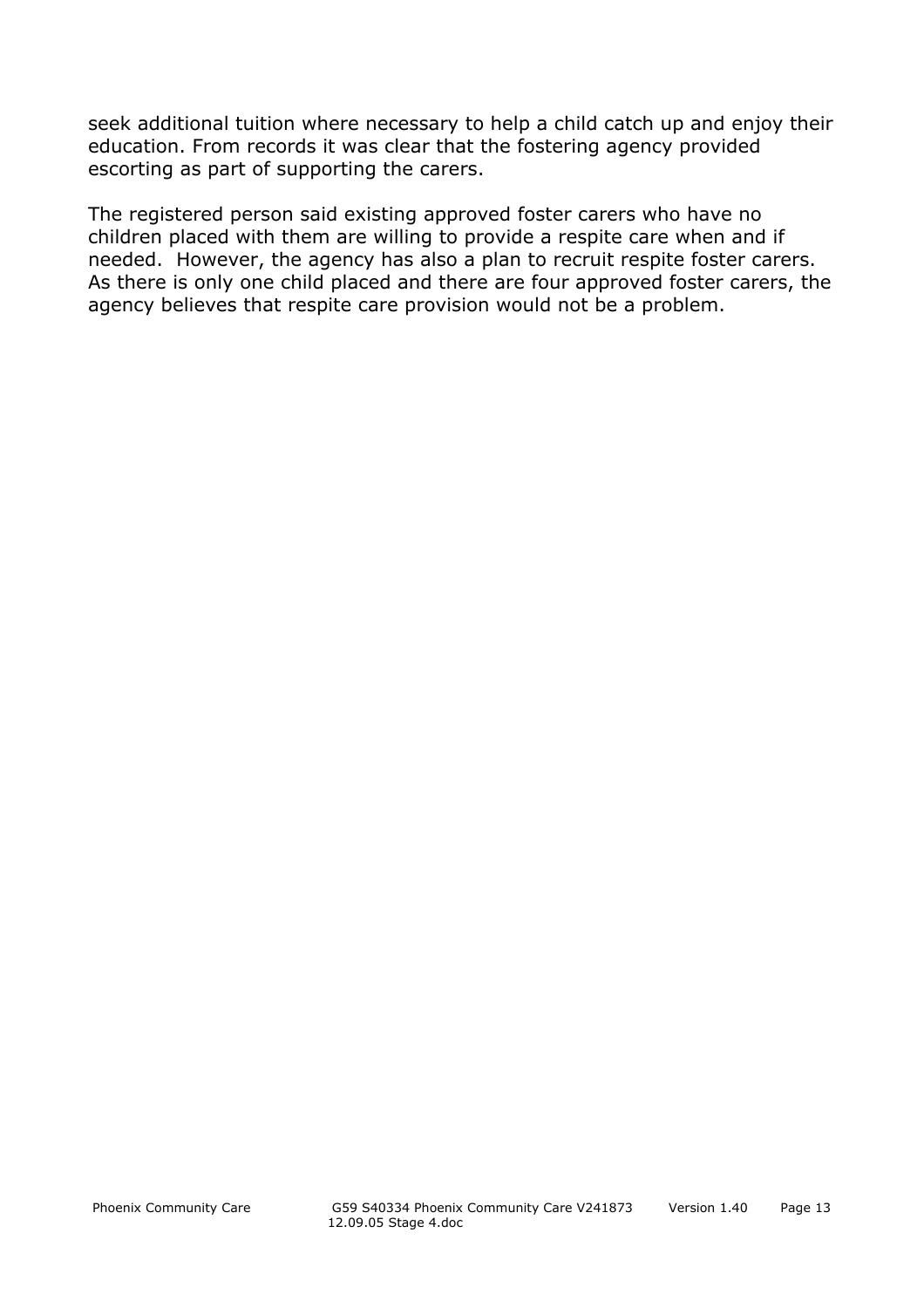# **Making a Positive Contribution**

#### **The intended outcomes these Standards are:**

- The fostering service promotes contact arrangements for the child or young person. (NMS 10)
- The fostering service promotes consultation.(NMS 11)

#### **The Commission considers Standards 10 and 11 the key standards to be inspected at least once during a 12 month period.**

#### **JUDGEMENT – we looked at outcomes for standard(s) 10, and 11**

The arrangements for children to contact families are robust to enable children to have a contact with families within the limits of risk assessments and consciously made decisions.

The complaints procedures are clear and children and foster carers feel that their concerns can be listened to and acted upon.

#### **EVIDENCE:**

The agency's placement plan provides details of contact arrangements for each child. Under this plan, information, which includes place, time, frequency, and mechanisms of monitoring contacts are outlined and given to foster carers. Discussions and records demonstrated that the agency has liaised with the local authority in making contact arrangement decisions for the child placed with the carers.

The agency has a complaints procedure a copy of which is included in the Children's Guide. An interpreter has been provided for a child who has little understanding of English. As stated above the agency has a key worker who visits the child regularly. A student social worker, who is supervised by a senior social worker, also visits the child on a regular basis. Written feedback card completed by the child and an interpreter confirmed that the child is well settled at the current placement.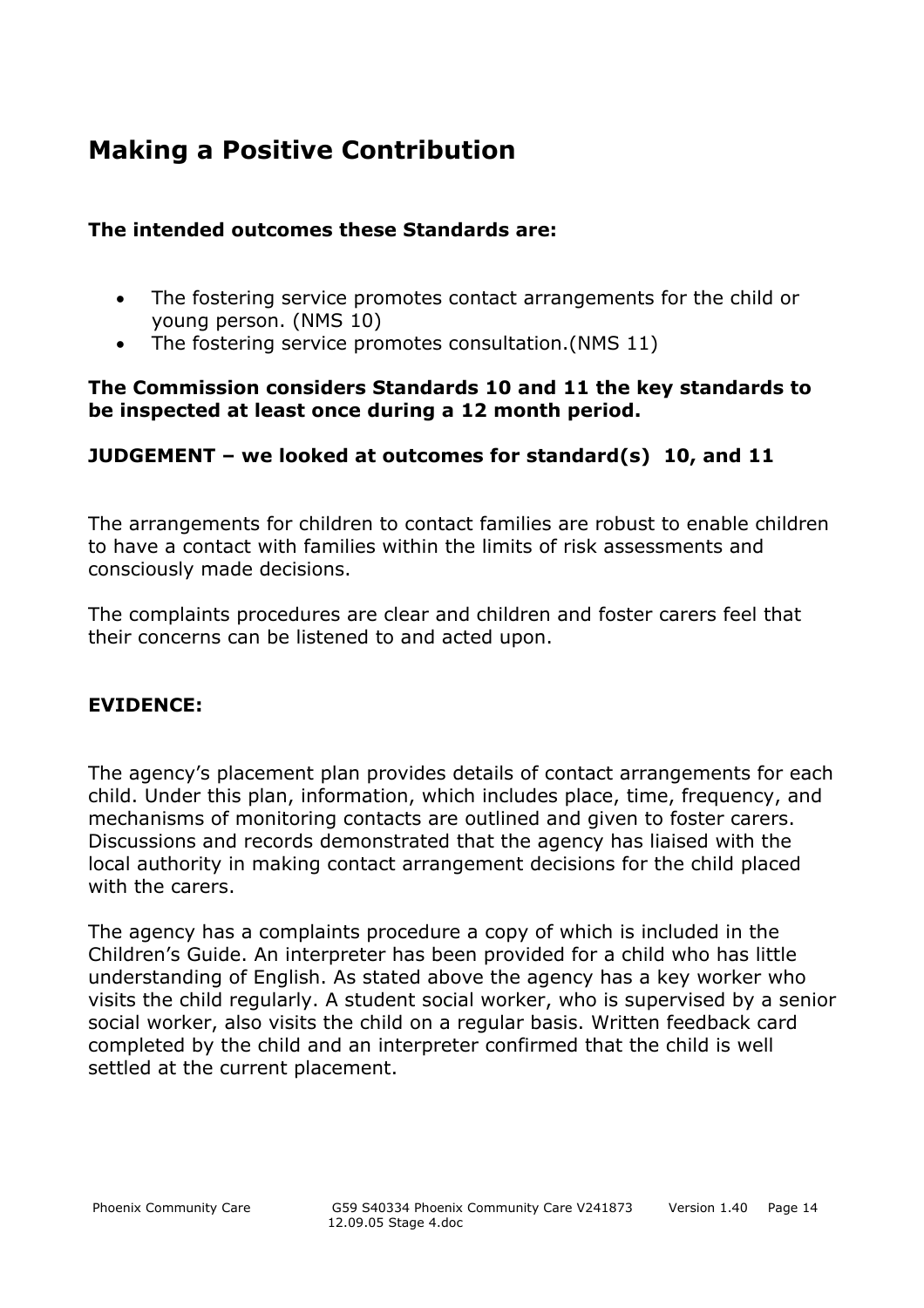# **Achieving Economic Wellbeing**

#### **The intended outcomes these Standards are:**

- The fostering service prepares young people for adulthood.(NMS 14)
- The fostering service pays carers an allowance and agreed expenses as specified.(NMS 29)

#### **The Commission considers Standards 29 the key standard to be inspected at least once during a 12 month period.**

#### **JUDGEMENT – we looked at outcomes for standard(s) 29**

There is a clear policy on payment to foster carers and the carers are satisfied that their allowances are paid regularly on time.

#### **EVIDENCE:**

Written policy on foster allowance is available in the placement plan. The registered person said the agency started paying the foster carers before waiting the money to arrive from the placing local authority. The foster carers spoken to said they have been paid their allowances on time. Sample copies of cheques sent to the foster carers were presented and seen as evidence of regular payments to the foster carers.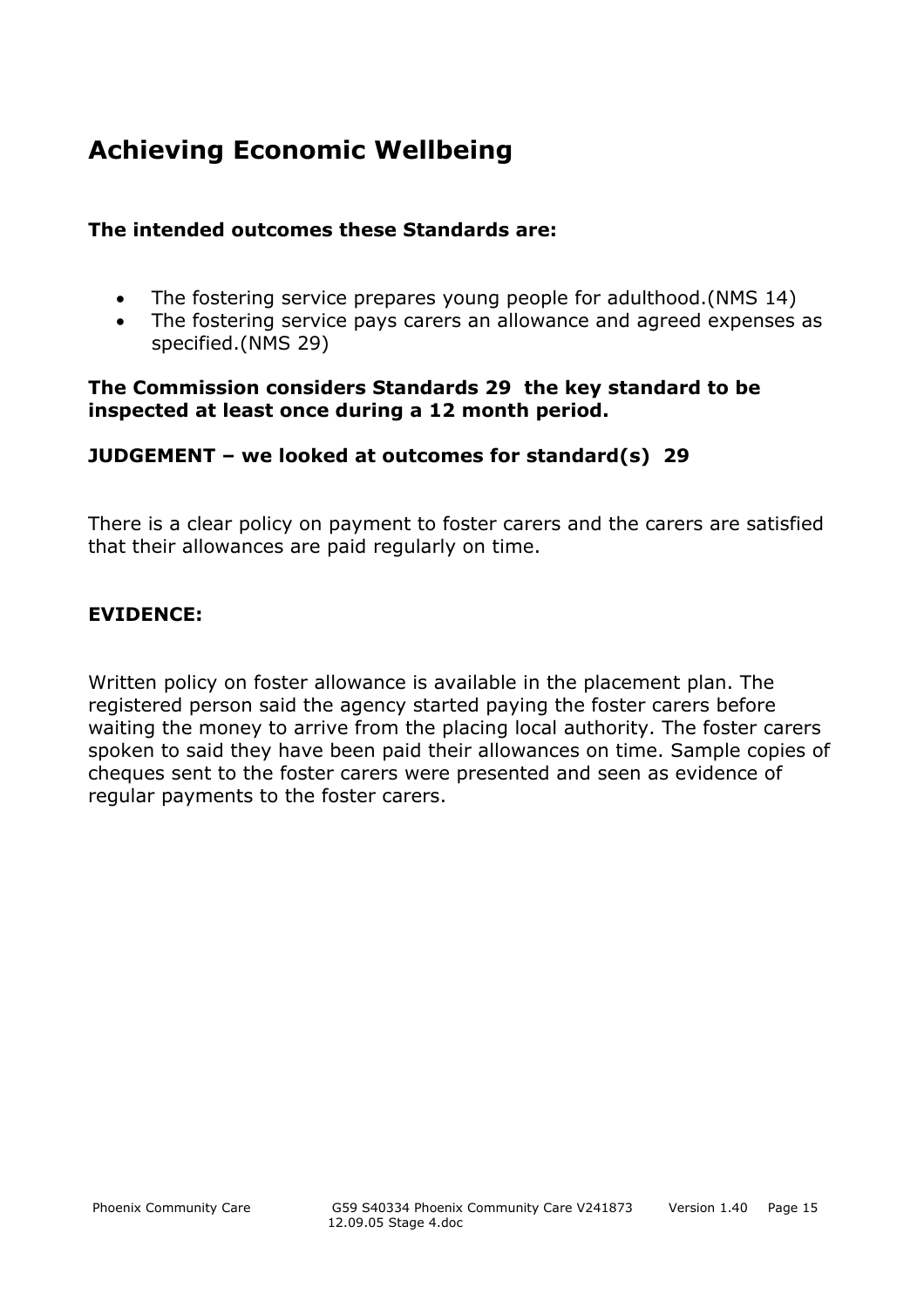## **Management**

#### **The intended outcomes these Standards are:**

- There is a clear statement of the aims and objectives of the fostering service and the fostering service ensures that they meet those aims and objectives.(NMS 1)
- The fostering service is managed by those with the appropriate skills and experience. (NMS 2)
- The fostering service is monitored and controlled as specified. (NMS 4)
- The fostering service is managed effectively and efficiently.(NMS 5)
- Staff are organised and managed effectively.(NMS 16)
- The fostering service has an adequate number of sufficiently experienced and qualified staff.(NMS 17)
- The fostering service is a fair and competent employer.(NMS 18)
- There is a good quality training programme. (NMS 19)
- All staff are properly accountable and supported.(NMS 20)
- The fostering service has a clear strategy for working with and supporting carers.(NMS 21)
- Foster cares are provided with supervision and support.(NMS 22)
- Foster carers are appropriately trained.(NMS 23)
- Case records for children are comprehensive.(NMS 24)
- The administrative records are maintained as required.(NMS 25)
- The premises used as offices by the fostering service are suitable for the purpose.(NMS 26)
- The fostering service is financially viable. (NMS 27)
- The fostering service has robust financial processes. (NMS 28)
- Local Authority fostering services recognise the contribution made by family and friends as carers.(NMS 32)

#### **The Commission considers Standards 17, 21, and 24 the key standards to be inspected at least once during a 12 month period.**

#### **JUDGEMENT – we looked at outcomes for standard(s) 17, 21, and 24**

There are sufficient number of staff with appropriate experience and knowledge to meet the needs of children placed with foster carers.

The agency has support and training arrangements for carers to be motivated and update their skills to meet the needs of children placed with them.

The record keeping procedures are satisfactory and necessary information is obtained, recorded and made available to foster careres.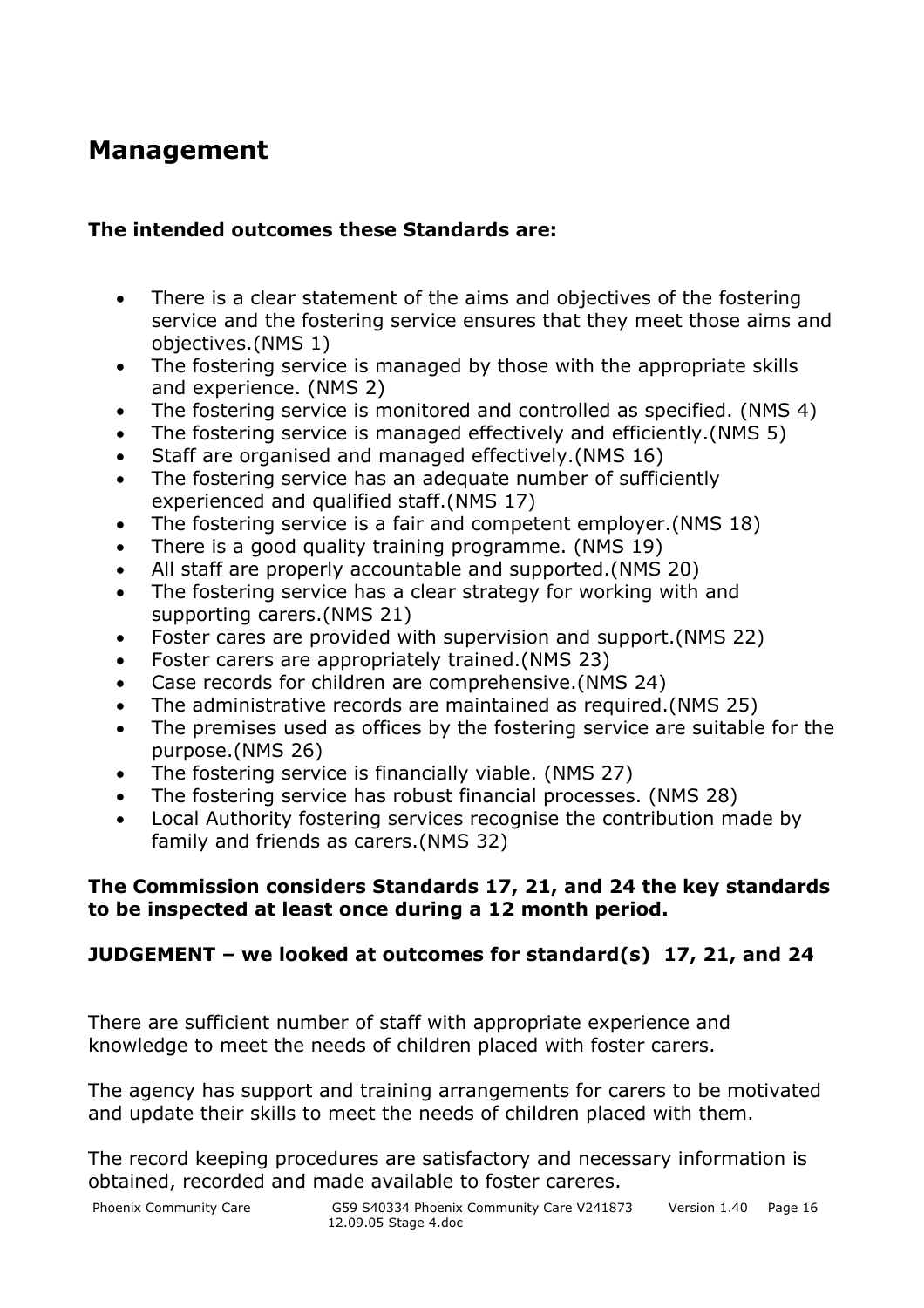#### **EVIDENCE:**

The agency has two senior social workers, a student social worker and a support worker with a responsibility of escorting children to leisure places and schools. The foster carers spoken to said they are able to contact staff when and if they need and they have emergency contact telephone numbers. There are procedures for selecting staff and foster carers. A detailed assessment report is completed for prospective foster carers and this is presented to a panel for consideration. The completed assessment of carers and the minutes of the panels have been inspected and have been found to be satisfactory. It is evident from the minutes that the panel examines the foster carers' assessment reports and makes appropriate recommendation on the suitability of foster carers to be registered.

There are induction packages and training opportunities for foster carers. From discussions with the registered person it was clear that the agency supports foster carers to be members of a body, which issues periodic magazines, related to foster caring. The foster carers spoken to confirmed that they have a copy of the Foster Carers' Handbook. The two members of staff confirmed that they receive regular supervision from the manager.

In a discussion with the inspector and in a questionnaire the child stated that they know how to complain. The child said they are happy, well settled and have no concerns at the moment.

The offices occupied by the agency are well equipped with facilities for training, office, meeting and interview rooms. Special security arrangements such as closed circuit television/video cameras are installed and the windows are fitted with shutters.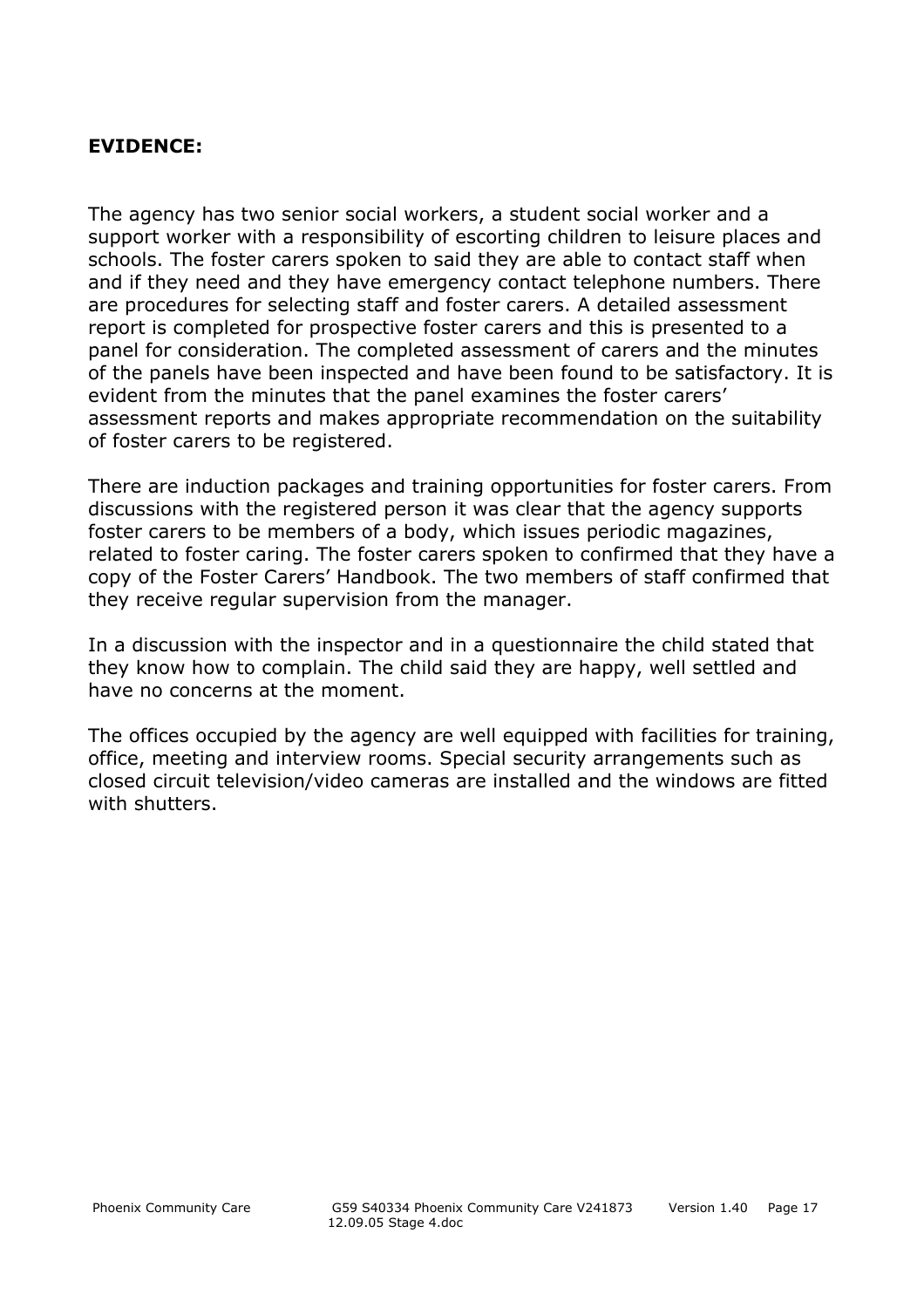# **SCORING OF OUTCOMES**

This page summarises the assessment of the extent to which the National Minimum Standards for Fostering Services have been met and uses the following scale.

**4** Standard Exceeded (Commendable) **3** Standard Met (No Shortfalls)

**2** Standard Almost Met (Minor Shortfalls) **1** Standard Not Met (Major Shortfalls)

"X" in the standard met box denotes standard not assessed on this occasion "N/A" in the standard met box denotes standard not applicable

| <b>BEING HEALTHY</b>          |                             | <b>ACHIEVING ECONOMIC</b> |                           |
|-------------------------------|-----------------------------|---------------------------|---------------------------|
| <b>Standard No</b>            | <b>Score</b>                | <b>WELLBEING</b>          |                           |
| 12                            | 3                           | <b>Standard No</b>        | <b>Score</b>              |
|                               |                             | 14                        | X.                        |
| <b>STAYING SAFE</b>           |                             | 29                        | 3                         |
| <b>Standard No</b>            | <b>Score</b>                |                           |                           |
| 3                             | 2                           | <b>MANAGEMENT</b>         |                           |
| 6                             |                             | <b>Standard No</b>        | <b>Score</b>              |
| 8                             | $\frac{3}{3}$ $\frac{3}{3}$ | 1                         | X                         |
| 9                             |                             | $\overline{2}$            | X                         |
| 15                            |                             | 4                         | X                         |
| 30                            | X                           | 5                         | X                         |
|                               |                             | 16                        | X                         |
| <b>ENJOYING AND ACHIEVING</b> |                             | 17                        | $\overline{3}$            |
| <b>Standard No</b>            | <b>Score</b>                | 18                        | $\boldsymbol{\mathsf{x}}$ |
| $\overline{\mathbf{z}}$       | 3                           | 19                        | X                         |
| 13                            | 3                           | 20                        | X                         |
| 31                            | $\overline{3}$              | 21                        | 3                         |
|                               |                             | 22                        | $\boldsymbol{\mathsf{x}}$ |
| <b>MAKING A POSITIVE</b>      |                             | 23                        | $\pmb{\times}$            |
| <b>CONTRIBUTION</b>           |                             | 24                        | 3                         |
| <b>Standard No</b>            | <b>Score</b>                | 25                        | $\boldsymbol{\mathsf{x}}$ |
| 10                            | 3                           | 26                        | X                         |
| 11                            | 3                           | 27                        | X                         |
|                               |                             | 28                        | X                         |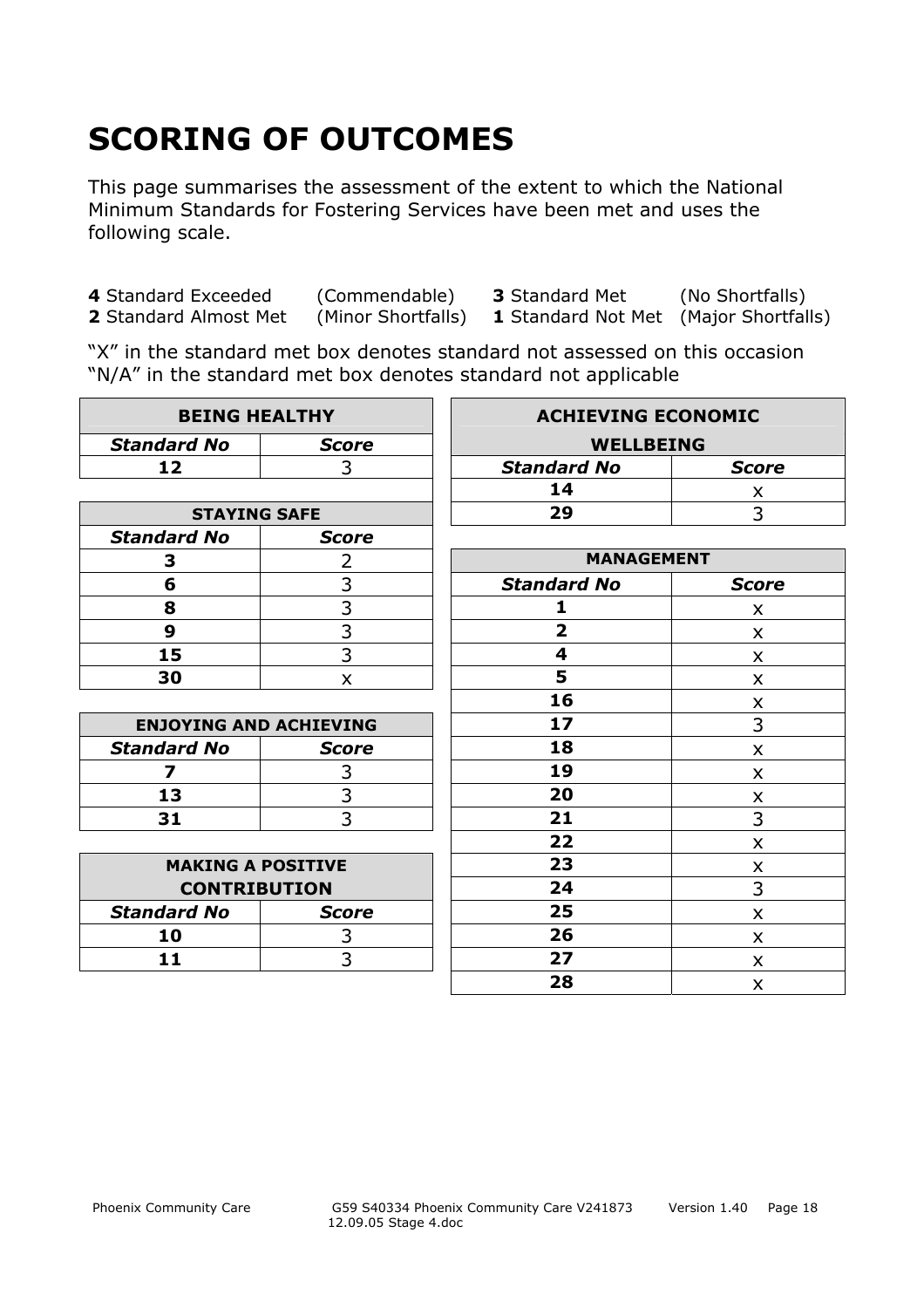#### **STATUTORY REQUIREMENTS**

This section sets out the actions which must be taken so that the registered person/s meets the Care Standards Act 2000, Fostering Services Regulations 2002 and the National Minimum Standards. The Registered Provider(s) must comply with the given timescales.

| No. | Standard | Regulation | Requirement                                                                                                                                                                                                                                                                                                                                                                                                                                                                                                                  | Timescale<br>for action |
|-----|----------|------------|------------------------------------------------------------------------------------------------------------------------------------------------------------------------------------------------------------------------------------------------------------------------------------------------------------------------------------------------------------------------------------------------------------------------------------------------------------------------------------------------------------------------------|-------------------------|
| 1.  | 3        | 20         | The registered person must<br>ensure that two written<br>references, including a reference<br>from the person's most recent<br>employer, if any, are obtained<br>before a new employee starts<br>work with the agency. The<br>registered person must ensure<br>that the employee with no<br>written reference from previous<br>employer obtains the refernce. It<br>is required that the registered<br>person confirms in writing to the<br>CSCI inspector that a<br>satisfactory reference is received<br>for the employee. | 31/10/05                |

#### **RECOMMENDATIONS**

These recommendations relate to National Minimum Standards and are seen as good practice for the Registered Provider/s to consider carrying out.

| No. | Refer to<br>Standard | <b>Good Practice Recommendations</b> |
|-----|----------------------|--------------------------------------|
|     |                      |                                      |